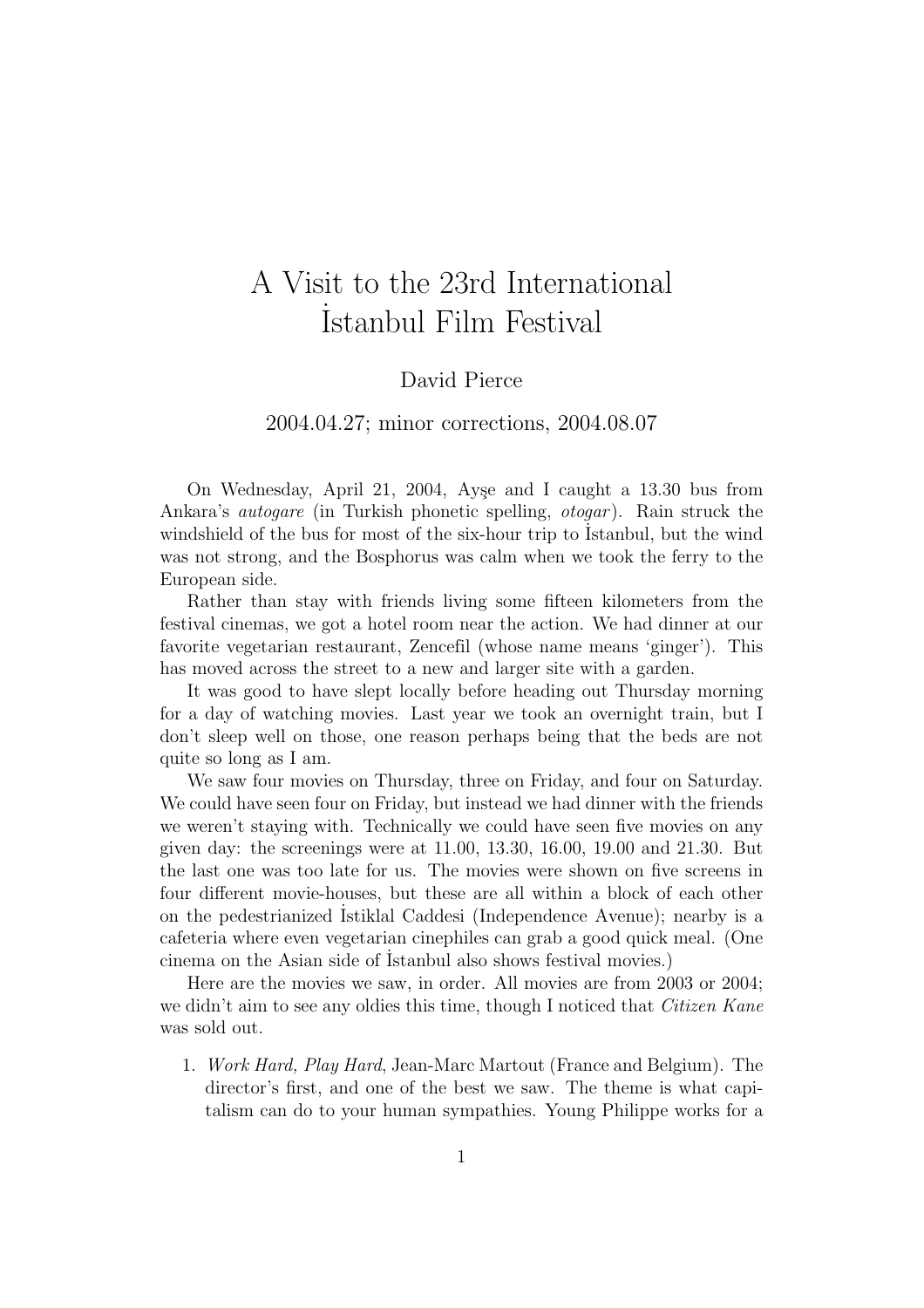management consulting firm in the towers of  $La Défense$  outside Paris. On the *M<sub>etro*</sub>, he scolds a man who is feeling up an attractive young woman. Philippe ends up dating this woman, Eva. Meanwhile, his job is to improve the efficiency of an aluminium firm. The workers aren't told that the point is to make the firm more attractive to a buyer; but they figure it out, and they figure that a number of them will be fired. Philippe almost quits his own job, saying he can't be responsible for the workers' losing theirs. Eva has suggested as much. But Philippe's boss persuades him to continue his task.

The English title of the movie is actually the motto of Philippe's company. Their job is to induce other people to work hard and productively. Their reward is to play hard at a company party—which Philippe attends rather than stay home with Eva and her sick child. The child wasn't really sick; Eva was just testing Philippe to see what was important to him.

Nobody in the movie spoke the equivalent of Wall Street's 'You want a friend, get a dog!' Nobody was shown getting filthy rich through exploitation of the workers. Philippe observes that a worker has to spend a lot of time walking between two machines that could have been closer together. 'Didn't you ever suggest moving the machines?' asks Philippe. 'No' says the worker. But the machines probably should be closer together; Philippe is right.

Now, it seems to me that the best way to bring about such efficiencies is to have the workers sharing ownership in the factory; but the movie itself doesn't make such radical suggestions. The movie seems a fair portrait of what goes on—though perhaps I'm not one to know, really, since I have never worked for a corporation.

2. The Professional, Dusan Kovacevic, Serbia-Montenegro. It ended up winning a jury prize in the festival competition. I think the prize was deserved, though I was bothered by the sometimes-silly treatment of a serious business; also I didn't always follow the politics. Workers at a Belgrade printing plant are preparing to go on strike while the director is in his large office making out with his secretary. But the director is not so bad; as an opponent of Milosevic, he was trailed unwittingly by a spy for ten years. He learns this, because the spy visits him to confess. So we get flashbacks as the spy recounts the man's history.

Silliness arises when, for example, the two man are raising their shirts and lowering their pants to compare scars from a botched assassination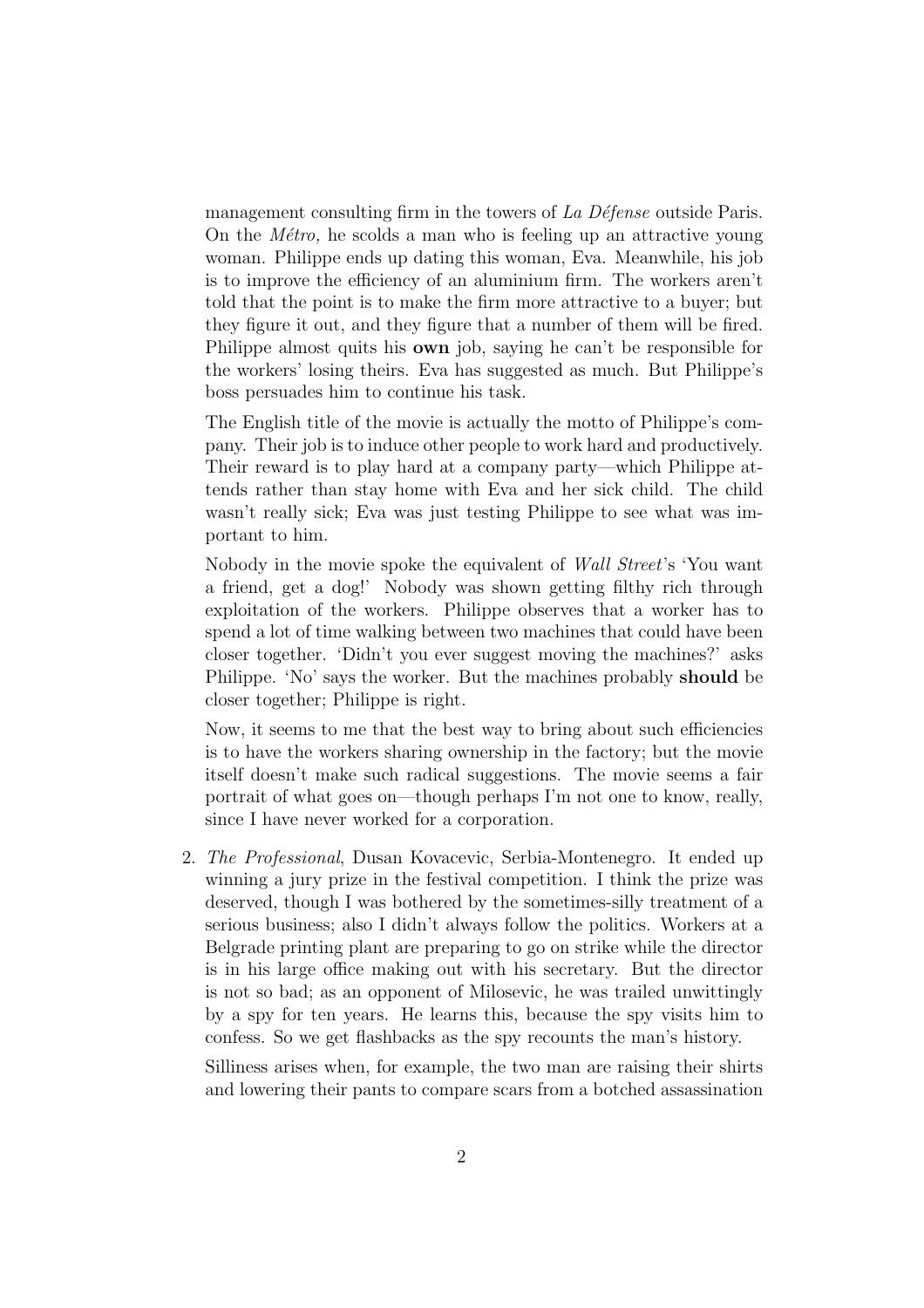attempt, by car-crash, on the one by the other. Naturally the secretary picks that moment to walk in, and she faints.

3. Fuse, Pjer Zalica, Bosnia-Herzegovina. The catalogue also lists Austria, Turkey and France as having contributed to the film. A town in 'Muslim' Bosnia is near the border with the Serbian section. Word comes that President Clinton will be visiting; so the people had better display lots of brotherhood with the Serbians. A NATO commander is there to ensure this. A sort of Potemkin village is set up under his nose: Old records in the mayor's office are burned; Serbs who fled the town are paid to return to their old homes for a day. But the forcible reintegration of peoples is not entirely unsuccessful.

One amusing moment of many: the townspeople sew a big American flag, but in ignorance they make the stars a Communist red.

More seriously, one old man talks to the ghost of his dead son. He is sure his son is alive somewhere, as some Americans believe that PoWs are still alive in Vietnam. But like Reagan's would-be assassin, he also gets the idea that a violent act will bring attention to his cause. . .

I enjoyed the last movie more than the previous; but the people seemed pretty juvenile in both. Finally for Day 1, we saw:

4. Small Town, Jan Kraus, Czech Republic. Supposedly, most Czech critics didn't like it, because of its unpleasant picture of life in the transition to capitalism—or life in general in the places referred to by the title. I can't describe the movie well: there were too many people, with interrelations not entirely clear. In the beginning, before he passes out drunk, a Communist party official has requested a wife, or at least a 'crotch' as the subtitle would have it. So the townspeople find a local woman willing to service the fat slob. Later, after free elections, it seems that the 'Erotic Party' has won something; and there is a bizarre scene of cheerleaders running across tables and over beer-mugs as seated men look under skirts.

People are supposed to be running businesses now, but they don't really know how. Police investigate blood, only to find that a man is slaughtering pigs in his basement, since his other business isn't working out.

I can only recall vignettes like this; I can't thread them together, if that is even possible. The film was not boring; I don't suppose it could be boring when there was a strip-tease show at the the high-school,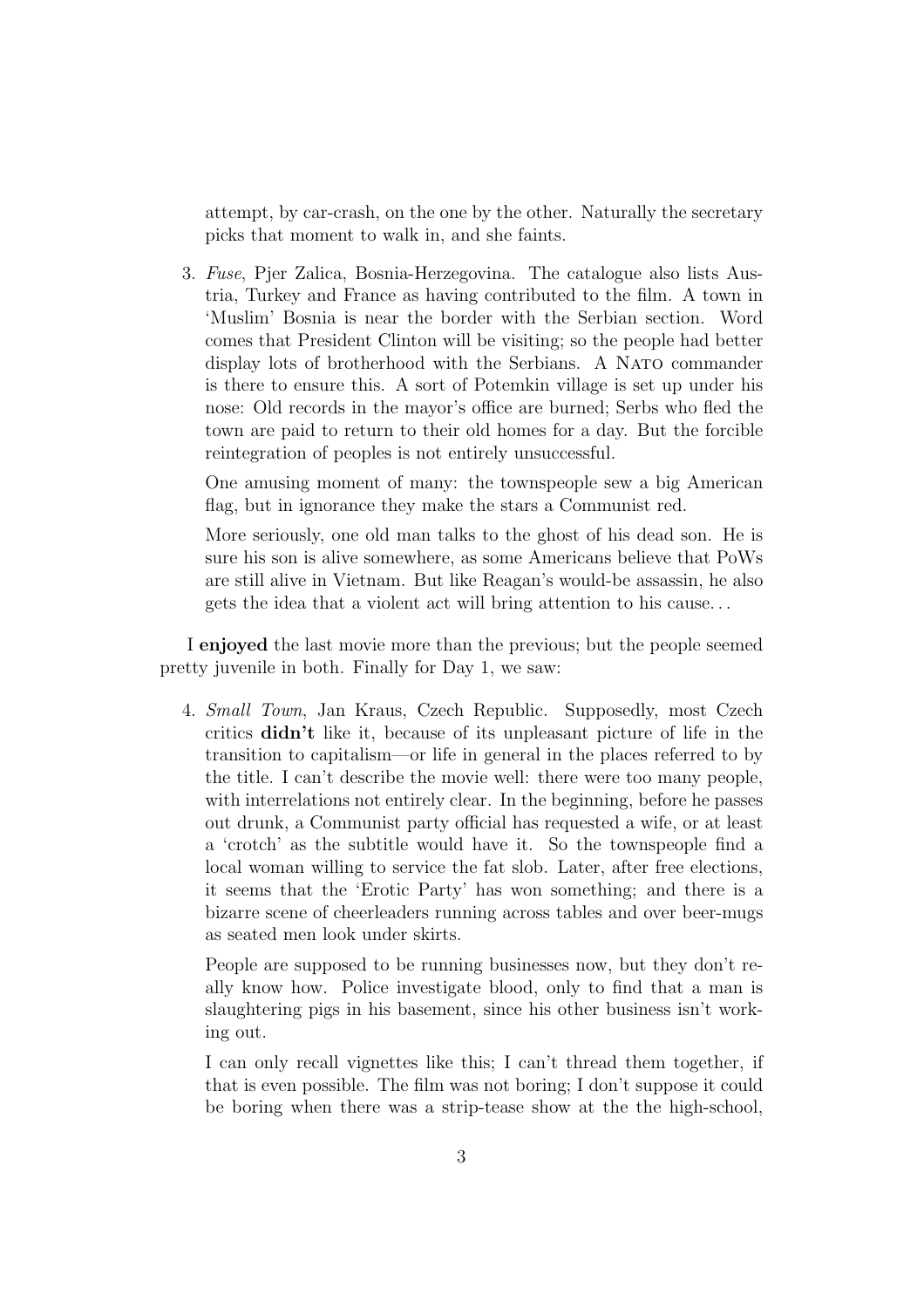dutifully attended by townspeople of all (reasonably mature) ages and both sexes: the naked performer led men onstage so they could eat the banana stuck between her legs as their wives and children watched. But I didn't exactly see the point.

Our day 2 at the festival was really day 14 of the festival's 16. We saw:

5. Young Gods, Jukka-Pekka Siili, Finland. I wondered how this movie would avoid charges of child pornography. I suppose it does so by being reasonably discreet for its theme. Four male friends just out of high school form a club. Their purpose is to capture on videotape their sexacts with girls. One of the boys hasn't had a girlfriend yet, so he needs some coaching. It turns out that there is a girl with her eye on him, but their assignation ends badly to say the least. Almost everything ends badly, one might say, except that it is good that secret taping of intimate activities is shown not to be all fun and games.

And there seem to be deeper things going on. The club's leader, Taavi, is an orphan whose parents left him a fortune and a large collection of home videos. The boy claims he can't really see things in the family mansion directly, but only in the little screen of the video camera. And the family video collection is missing a crucial volume, showing how the parents came to die; the boy obtains the tape from a reluctant trustee. . .

At the beginning of the movie, Taavi receives a surprise birthday present from his friends male and female: a public nude hug in downtown Helsinki. The youngsters are taken to the police station, but one boy among them talks the policewoman out of fining them. She's young herself, and finds something attractive in the way the boy talks to her. . .

Frequently throughout the movie, the color images are replaced with black and white pictures from security cameras. We are all being watched.

The Finnish director of Young Gods spoke a few words at the screening. He said people in Finland either loved or hated the movie. We didn't wait for him to say much else, as we figured he could do his best speaking through the movie itself, and anyway it was time to get some lunch before heading to another cinema and another movie:

6. Alila, Amos Gitai, Israel and France. The setting is an apartment complex in Tel-Aviv. A contractor named Ezra is building some kind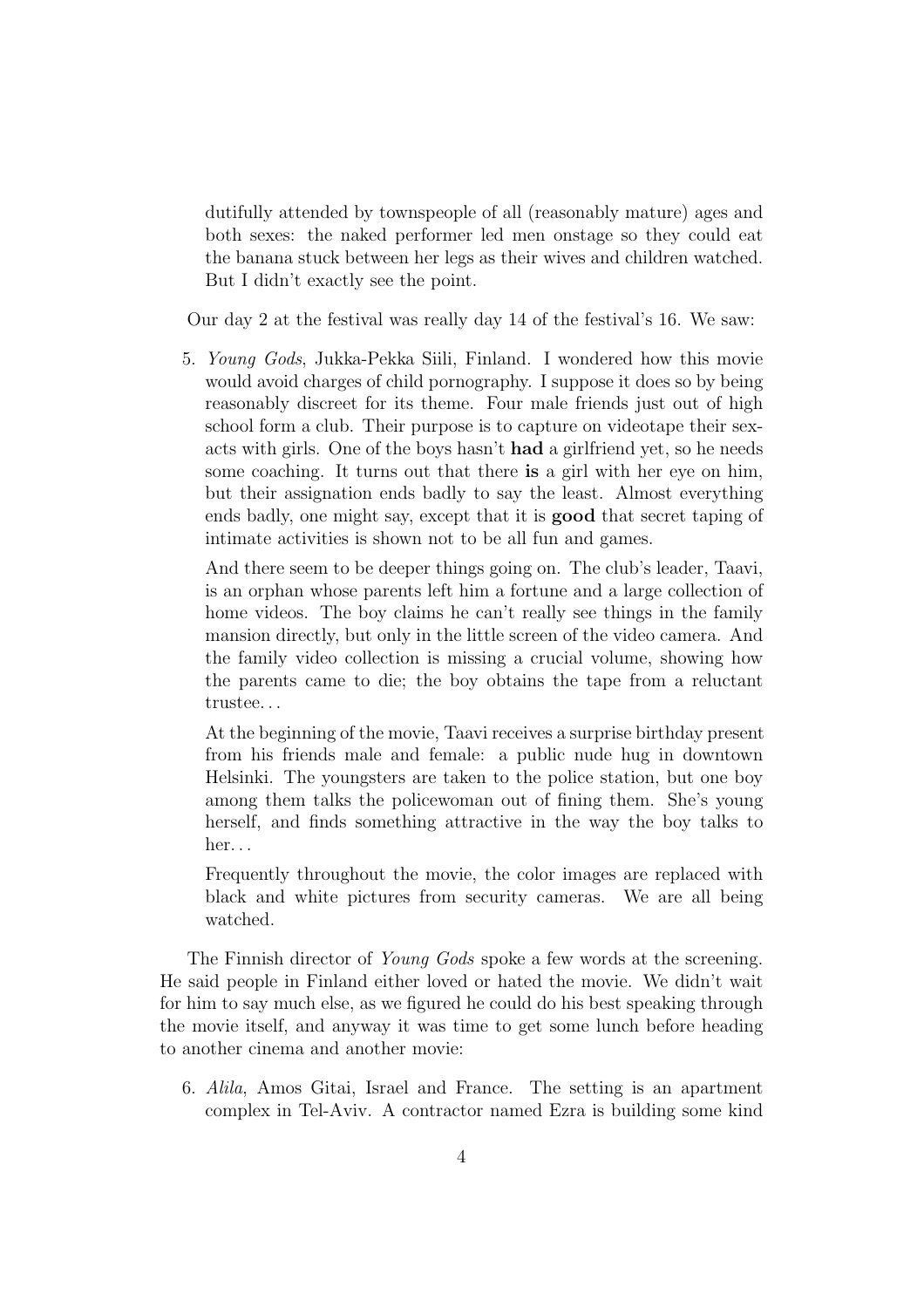of addition with Chinese laborers. Ezra's son is awol from his military service. Ezra seems still to love his ex-wife, who however has another man living with her (a man I first thought was another son, actually). Yet another man rents an apartment in the complex so he can have a place to make love to his mistress; but her screams of pleasure annoy the neighbors. Another woman in the complex uses 'Arab' as a term of abuse, as in 'We're not Arabs, why don't you have coffee with us?' She is extremely unattractive as a person; but nobody in the movie is all that likable. Ezra's awol son might be the most sympathetic, if only he could enunciate his beliefs. Ezra disowns him for his lack of patriotism, but later relents.

A holocaust survivor in the complex has a Chinese maid. She speaks English, though she seems to understand some things in Hebrew. Yet, as she is washing dishes, a news broadcast (in Hebrew) on the radio notes that a bomb has gone off in a district where many foreigners congregate; her expression doesn't change as she switches to a music station. The scene is creepy, and is another reason why the movie is not that pleasant to watch. But like all the movies I'm talking about, this one shows why a film industry in every country is valuable, and why the tendency of American movies to put these local industries out of business is a bad thing.

The next movie was a gem:

7. Since Otar Left, Julie Bertucelli, France and Belgium. Those countries provided the director and the funding, but the setting is mostly Georgia. The movie is another director's first. Three generations of women live in an apartment in Tbilisi. Otar is the son/brother/uncle, but he lives in Paris. The family have been Francophiles since before 1917. They rely on money sent back by Otar, though they have a dacha in the country and a large library of leather-bound French volumes that they could sell if they were desperate. Otar's mother, Eka, says dear old Stalin would straighten out the economy if he were around, and by the way, he never ordered anybody's death. Eka dotes on her absent son, to the consternation of her daughter, Marina—whom Eka scolds for not treating her daughter, Ada, correctly.

Otar had been a medical student in Moscow; now he is working illegally in construction in Paris. We never see him before word comes to Tbilisi that he has died in an accident at a worksite. The news is kept from his mother; his niece writes letters to her grandmother in her uncle's name, saying that his working hours no longer permit him to telephone.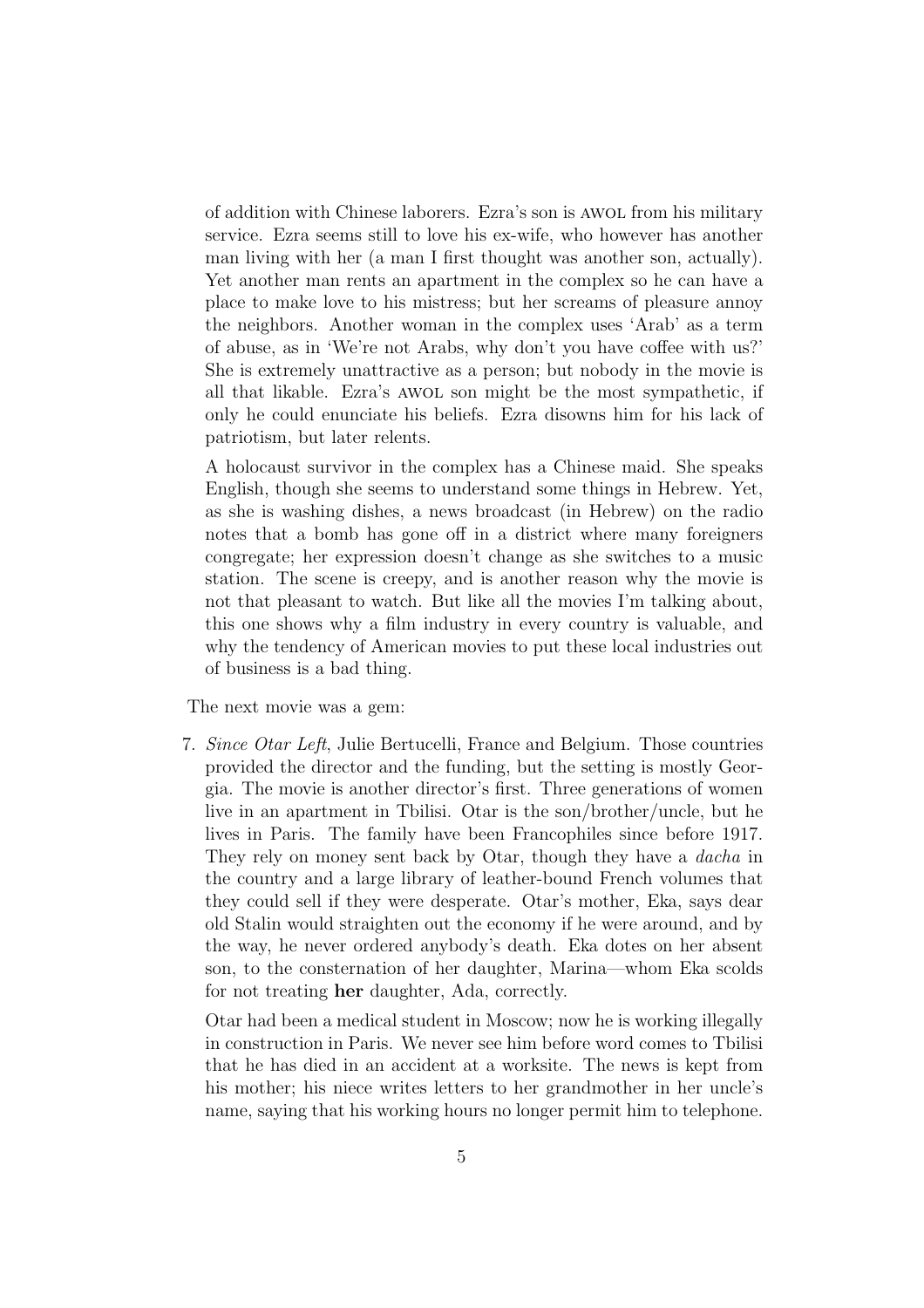I can't generally approve of keeping secrets. Indeed, Ada grows uncomfortable: she observes that her mother is simply afraid that Otar will become an absolute saint in Eka's eyes if she knows that he is dead. In short, Otar's sister is acting selfishly.

The truth does come out, sort of: I'll only say that it comes out in a satisfactory way.

There's a very nice scene when Marina and Ada are away at the *dacha*, and Eka goes by herself to an amusement park, buys two cigarettes, and smokes them on a ride that takes her above the green trees.

Melda and Mustafa came with us to see Otar before we all went to eat dinner. Melda's ancestors are from Georgia, and she says her family keep secrets as in the movie. But I've observed such secret-keeping elsewhere in Turkey, and it must happen all over the world. A big Turkish industrialist died recently of a cancer that he didn't know he was dying of, because his family kept the news from him. (One wonders if they didn't want him to rearrange his finances, though I think Turkey doesn't give one much control over one's estate after one dies.)

Day 3:

8. Vodka Lemon, Hiner Saleem, Armenia et al. Another gem. The setting is rural Armenia in winter. The director, originally from Iraq, is Kurdish, as are most of the people in the movie. Mainly the movie is a slowly blossoming love-affair between a widower, Hamo, and a widow, Nina, who come to be aware of each other during their daily visits to the local snow-covered cemetery. To the driver of the rickety bus that takes them there, Nina keeps saying that she will pay tomorrow. Hamo periodically sells his old belongings for a few dollars; some of these he finally uses to pay Nina's bus fare. Nina has a job, but only at a stall selling bottles of 'vodka lemon' to passing truck-drivers. 'Why does it taste like almonds?' asks a customer. 'This is Armenia' she says. On a good day, 17 bottles are sold, but it's not enough for the owner to keep the stand open. Hamo wishes the Russians were still in power; the people may not have had freedom then, but they had everything else.

The people seem to be neither Christian nor Muslim. There is a sheep sacrifice for a colorful wedding that is held out in the snow. The bride is Hamo's grand-daughter; the groom reneges on the bride-price, which included a job for the bride's father in Novosibirsk.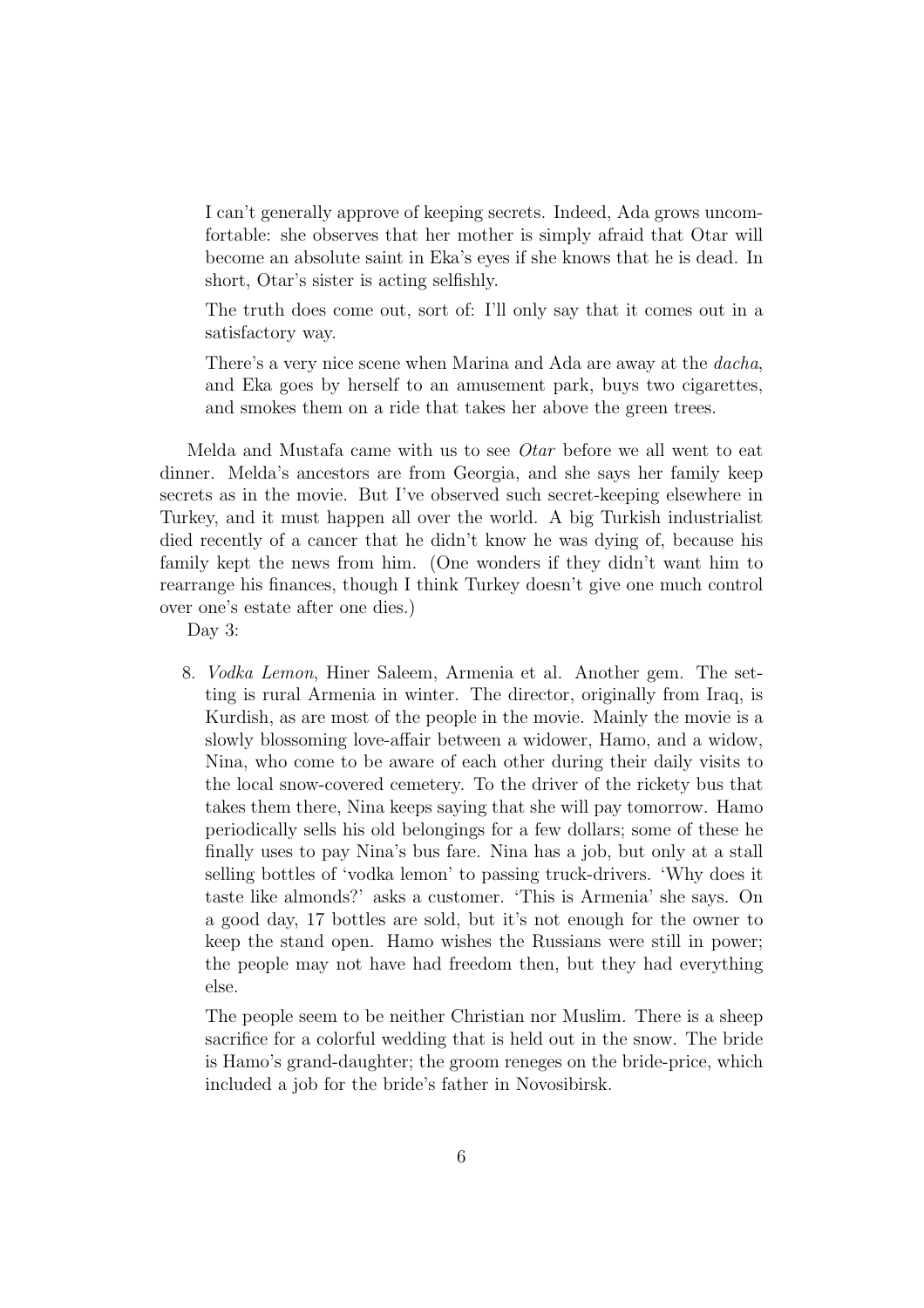People don't seem to mind much whether they are indoors or out; they take their household chairs out and sit around in the snow drinking vodka. The snow is beautiful and covers up hillsides that, like the ones I saw in Eastern Turkey last September, must be bereft almost even of grass.

9. Parallel Journeys, Dervis Zaim and Panicos Chrysanthou, Turkey and Greece. The catalogue lists the directors as Turkish and Greek, but I think they are both Cypriots. We saw this documentary on the day when Cyprus voted on the UN peace plan. Supposed Communists were demonstrating on Istiklal Caddesi **against** the plan. They may say that they don't like the EU, but I think they can fairly be called Turkish imperialists. In fact the Turkish Cypriots voted mostly for the peace plan, and the Greek Cypriots voted mostly against.

As for the documentary, it showed people recalling the Turkish invasion and talking about the other side. Most people said they could live with people from the other community, although one young teacher praised Atatürk and said she didn't want the communities to become mixed. One Turkish man recalled how he escaped the extermination of his village, presumably by Greeks, whereas one Greek man recalled being treated reasonably fairly by Turkish soldiers. Yet this brings out an annoying feature of the documentary: do the stories of these two men leave one with an accurate summary of what really happened in 1974? At the beginning, the filmmakers give a very brief historical summary; then they are silent, and I don't think they should be.

10. Last Life in the Universe, Pen-ek Ratanaruang, Thailand. This may be the best Thai film in years, they say; never having seen a Thai film, I wouldn't know. Neither would I expect the film to appeal to the masses of filmgoers in Thailand or anywhere else—and indeed the festival organizers put the film in the 'Mined Zone'. We had bad experiences in the Mined Zone last year, but this movie was quite lovely. There are gunfights at the beginning and end; but the movie's Australian cinematographer Christopher Doyle was on hand afterwards to explain, to a complaining woman in the audience, that perhaps such action scenes were required by the movie's backers.

The leading man is Japanese and works in the library at the Japan Cultural Centre in Bangkok. He is what some would call anal-retentive: when he arranges cans of beer in his refrigerator, he turns them so the labels all face the same way. He also plays at committing suicide, because death would be so relaxing; but something always interrupts.